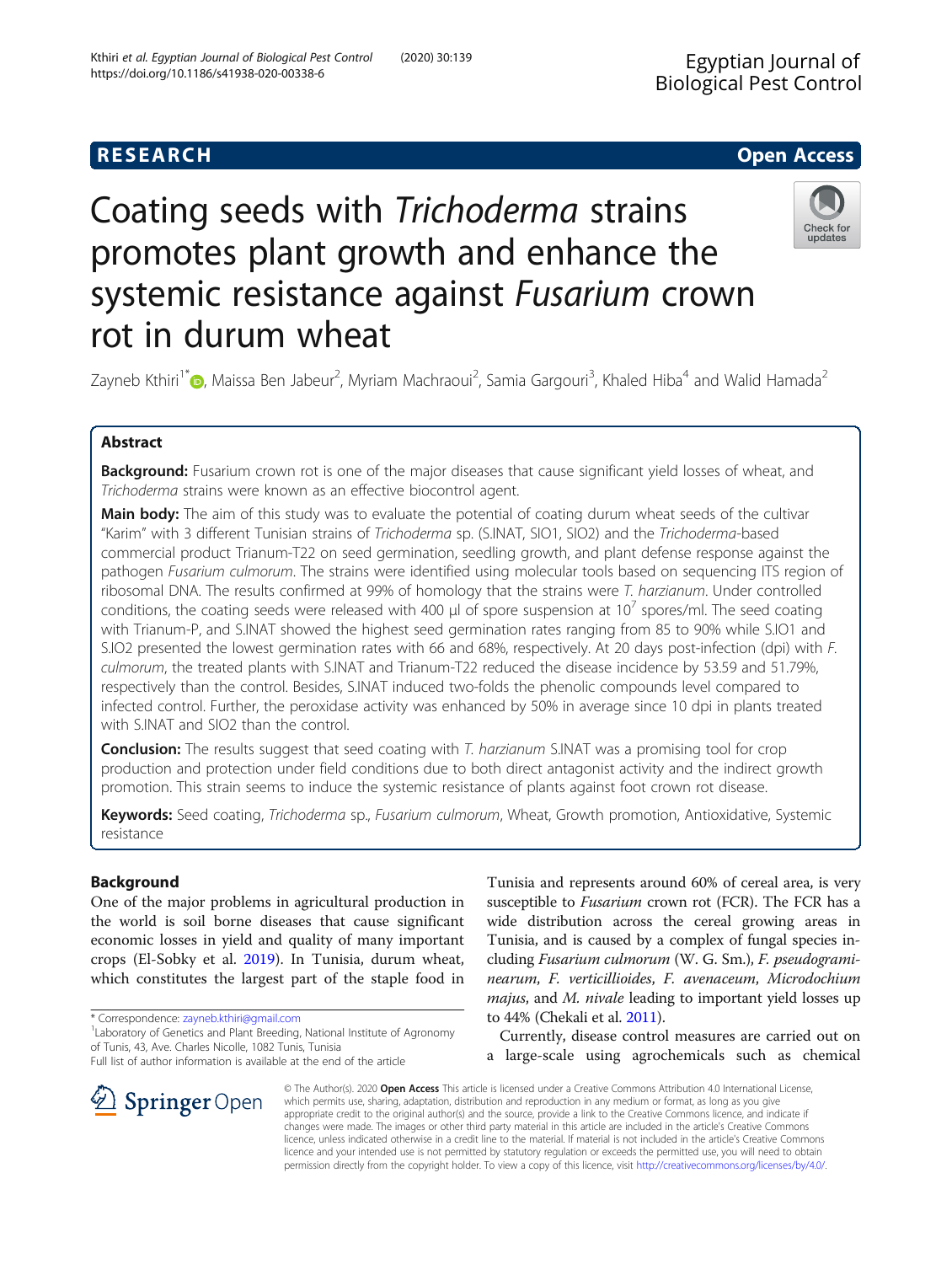fungicides which are expensive, increases potentially the consequence of environment pollution and health risk for humans and living organisms, with a little effect on biological control and result in the emergence of resistant pathogens (El-Sobky et al. [2019](#page-9-0)). Use of the most chemical fungicides as seed coatings could not effectively control FCR. The efficiency of the fungicide does not maintain much beyond the seedling stage due to the natural degradation of chemicals (Li et al. [2016\)](#page-9-0). Also, Fusarium mycotoxins pose a significant health risk for humans and animals through food and feed prepared from contaminated cereal crops (Błaszczyk et al. [2017](#page-9-0)). An alternative approach is to rely on the application of natural antagonists, able to counteract the pathogenic and mycotoxigenic potential of natural populations of Fusarium, rather than acting on their saprophytic phase, or capable of stimulating natural resistance responses by the host plant (Scherm et al. [2013\)](#page-9-0). Trichoderma spp. have been drawing the interest of researchers and intensively investigated since they biocontrol pathogens by different mechanisms such as antibiotic production, mycoparasitism, production of cell wall degrading enzymes and competition for nutrients or space (Tian et al. [2018](#page-9-0) and El-Sobky et al. [2019\)](#page-9-0). Besides, they are known to induce the plant defense responses, to trigger plant growth by producing growth hormones, antibiosis compounds and cell wall degrading enzymes, and to induce broad spectrum systemic resistance responses (ISR) in leaves (Li et al. [2016](#page-9-0)). The great economic and industrial interest in Trichoderma spp. has resulted in formulations of regulated and commercialized products for agricultural use (Filizola et al. [2019](#page-9-0)). Seed coating with Trichoderma spp. is a promising approach, as an integral component of agricultural practice in seed–plant–soil system that can replace chemical seeds treatments, in order to establish seed bio-priming through making beneficial microorganisms (Nagaraju et al. [2012](#page-9-0)) accessible to the roots of crops (Tavares et al. [2013\)](#page-9-0), and capable of colonizing the rhizosphere at the critical "early germination" stage and therefore facilitating early, healthy and rapid development with improving nutrient uptake and tolerance to stresses (Nagaraju et al. [2012](#page-9-0) and Lutts et al. [2016\)](#page-9-0). Furthermore, this approach stands out as the best alternative sustainable disease management strategy since it either can be used to improve soil microbiome and structure, bioremediation of infected soils, eliminate or reduce the need to treat the broad area in which a crop is installed, and can represent a saving in the time and expense to making such wideranging applications (Chatterjee et al. [2018\)](#page-9-0). Therefore, the search of novel indigenous Trichoderma strains with high biocontrol potential for plant disease management is required for the ubiquitous occurrence of Tricho-derma (Li et al. [2016](#page-9-0)). It is highly necessary to screen

the candidate Trichoderma strains for potential use as a coating seed treatment for the control of Fusarium in durum wheat.

In this context, the objectives of the present investigation were (i) to isolate endogenous (Tunisian) strains of Trichoderma, followed by molecular characterizations of Trichoderma strains using the internal transcribed spacer rDNA (ITS) method; (ii) to evaluate and select Trichoderma strains with high antagonistic activity against basing on the in vitro dual culture plate technique; (iii) to explore the effect of the seed coating approach with these strains on seed germination, seedling growth and the biocontrol capacity against FCR of durum wheat in plants greenhouse assays; and (iiii) to evaluate the potential of the strains on the induction of plant biochemical response (phenolic content and peroxidases activity) in the absence and presence of the disease.

## Materials and methods

## Isolation of the pathogen

The fungal pathogen *F. culmorum* (FC) was isolated from brown lesions in wheat roots sampled from severely infected fields from north Tunisia, kindly provided by Dr. Samia Gargouri (National Institute of Agronomic Research of Tunisia). The pathogen inoculum used for plant inoculation were prepared as previously described by Mnasri et al. ([2017](#page-9-0)). To produce macroconidia, a mixture of barely grains (3:1 by volume) was soaked in water overnight in 250 ml glass bottles. Water was decanted and seeds were autoclaved. Afterwards, seeds were soaked in Fusarium liquid culture, and were kept for 2 weeks at 25 °C in the dark. Conidia were washed from the kernels and the concentration of the conidial suspension was set to  $1 \times 10^5$  ml<sup>-1</sup>.

## Isolation and identification of the beneficial antagonist Trichoderma strains

Trichoderma strains were isolated from the rhizosphere of tomato roots sampled from infected fields with Fusarium oxysporum f. sp. radicis-lycopersici of different regions of Tunisia (Table 1) and maintained after purification on Potato dextrose agar (PDA) medium to be used later as an inoculum. The liquid culture of each pure solid culture of Trichoderma strain was produced by scraping the spores in the sterile distilled water from Petri dishes and transferring them to a 250-ml Erlenmeyer flask containing 100 ml of PDB (Potato-Dextrose-Broth) medium. The liquid culture was then incubated

Table 1 Strains of Trichoderma and origin

| <b>Strains</b> | <b>S.INAT</b> | <b>S.IO1</b> | S.IO <sub>2</sub> |
|----------------|---------------|--------------|-------------------|
| Origin         | Tekelsa       | Sidi bouzid  | Sfax              |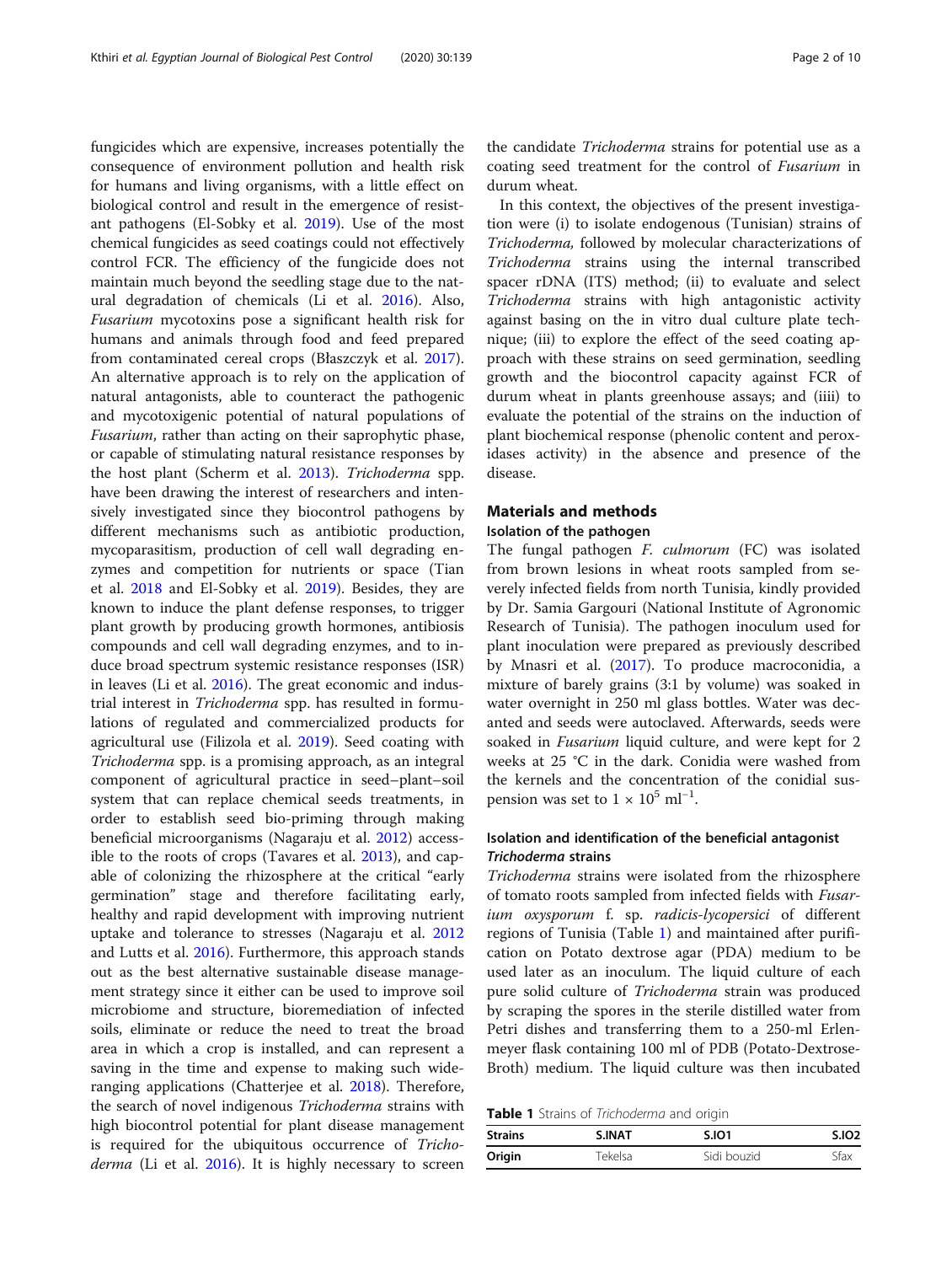on a rotary shaker at 110 rpm and 25 °C for 7–10 days and the mycelium was collected by filtration.

The Trichoderma strains were taken from 1-week-old fungal liquid cultures and the DNA was extracted using the innuPREP DNA Mini Kit (Analytik Jena, Jena, Germany). The purity and quality of the DNA was checked using 1.5% agarose gel electrophoresis and spectroscopically by reading the absorbance at 260 and 280 nm. The universal primers ITS1 (5′-TCGGTAGGTG AACCTGCGG-3′) and ITS4 (5′-TCCTCCGCTTATTG ATATGC-3′) were synthesized by Carthagenomics (RAN BioLinks SARL, Tunisia) and used to amplify the ITS (Internal Transcribed Spacer) region of ribosomal DNA (White et al. [1990](#page-9-0)). PCR was performed in a total reaction volume of 25 μl, containing 10 ng of the template DNA, 1.25 U Taq DNA polymerase and 1× Taq polymerase buffer ((Promega, Madison, WI, USA), 0.5 mM of each primer, 200 μM of each of the four dNTP. The MiniOpticon Real-Time PCR System built on the MJ Mini™ cycler (Bio-Rad Laboratories, CA, USA) was used for PCR with the following program; 5 min at 94 °C, followed by 30 cycles of denaturation for 1 min at 94 °C, annealing for 1 min at 55 °C (Table 2) and extension for 1 min at 72 °C. PCR products were then purified and sequenced by Carthagenomics (RAN BioLinks SARL, Tunisia). Sequences were submitted to GenBank database through Submission Portal (a World Wide Web sequence submission server available at NCBI home page: <http://www.ncbi>. [nlm.nih.gov\)](http://nlm.nih.gov). The sequenced data were compared to the GenBank database, using the BLAST tool available on the National Center for Biotechnology Information (NCBI, <http://www.ncbi.nlm.nih.gov/BLAST/>).

## In vitro antagonistic activity of T. harzianum strains against F. culmorum

The in vitro antagonist activity against FC was evaluated using the dual culture technique according to Li et al. ([2016](#page-9-0)). Mycelial discs of 5 mm diameter of 1-week old Trichoderma and 1-week-old FC were placed on the opposite sides of Petri dishes containing potato-dextrose agar at equal distance. The control plates contained only Mycelial discs of FC. The experiment was conducted with 3 repetitions for each antagonist and for the control. The plates were incubated at  $25 \pm 2$  °C for 5 days in

Table 2 The different seed coating treatments

| $N^{\circ}$ | Seed coating treatments             |  |
|-------------|-------------------------------------|--|
|             | Coated control                      |  |
|             | Coated Seeds with S INAT            |  |
|             | Coated Seeds with S. IO1            |  |
|             | Coated Seeds with S IO <sub>2</sub> |  |
|             | Coated Seeds with Trianum-P         |  |

the dark and at the end of the experiment, the diameter of mycelia growth was measured to determine the inhibition percentage as following:

$$
Inhibition\ (\%) = \frac{(C-T)}{C} \times 100;
$$

Where C is the radial growth of FC (mm) alone (control); and  $T$  is the radial growth of  $FC$  (mm) in the presence of Trichoderma strains.

#### Plant experiments

#### Seed coating treatment

Seeds of durum wheat (Triticum durum L.) cv. Karim were chosen for all experiments according to its susceptibility to the soil-borne fungal pathogens (Chekali et al. [2011](#page-9-0)). Prior to use, seeds were surface-sterilized, soaked for 2 min in an aqueous solution of 0.6% sodium hypochlorite, then for 2 min in 70% ethanol, and rinsed three times with sterile distilled water. Afterwards, the seeds were coated as described by Ben-Jabeur et al. ([2019](#page-9-0)), The coating technique for each treatment consisted of mixing 40 μl of the coating product Agicote Rouge T17 (AEGILOPS Applications, France) with 400 μl of the suspension of each Trichoderma culture (Table 2) at a concentration of  $10^7$  spores.ml<sup>-1</sup> (water was used as a control), at a concentration of 10<sup>6</sup> spores.ml<sup>-1</sup>. Then, the coating mixture was applied progressively to 10 g of wheat seeds in continuous rotation, until complete adhesion and absorption, to assure homogeneous distribution of the coating mixture among seeds. The product Trianum-P was used as a reference for this experiment; it is a biofungicide marketed by koppert based on T. harzianum-T22 (3.65%) and other components (96.35%), contained at least  $1.0 \times 10^7$  colony forming units per gram dry weight, and known to promote plant growth and to control plant diseases (Lascaux and Piron, [2009](#page-9-0) and Gveroska, [2017](#page-9-0)).

#### Effect of seed coating treatments on seed germination and growth promotion

After seed coating treatment, the coated seeds were sown in Petri dishes with Hoagland medium (1% agar). Plates were placed in a growth chamber at  $22 \pm 2$  °C with a 12-h photoperiod. The percentage of seed germination was measured at 7 days post-coating (dpc). Subsequently, coated seeds were grown in pots of 16 cm diameter containing a mixture of standard substrate: perlite (1:1, v/v), with a density of four seeds per pot. Pots were maintained under controlled conditions in the growth chamber (22  $\pm$  3 °C, 40–50% relative humidity, and a photoperiod of 16:8 h light/dark). Plants were irrigated with the nutritive solution (Hoagland) during the course of experiments. Experiments were performed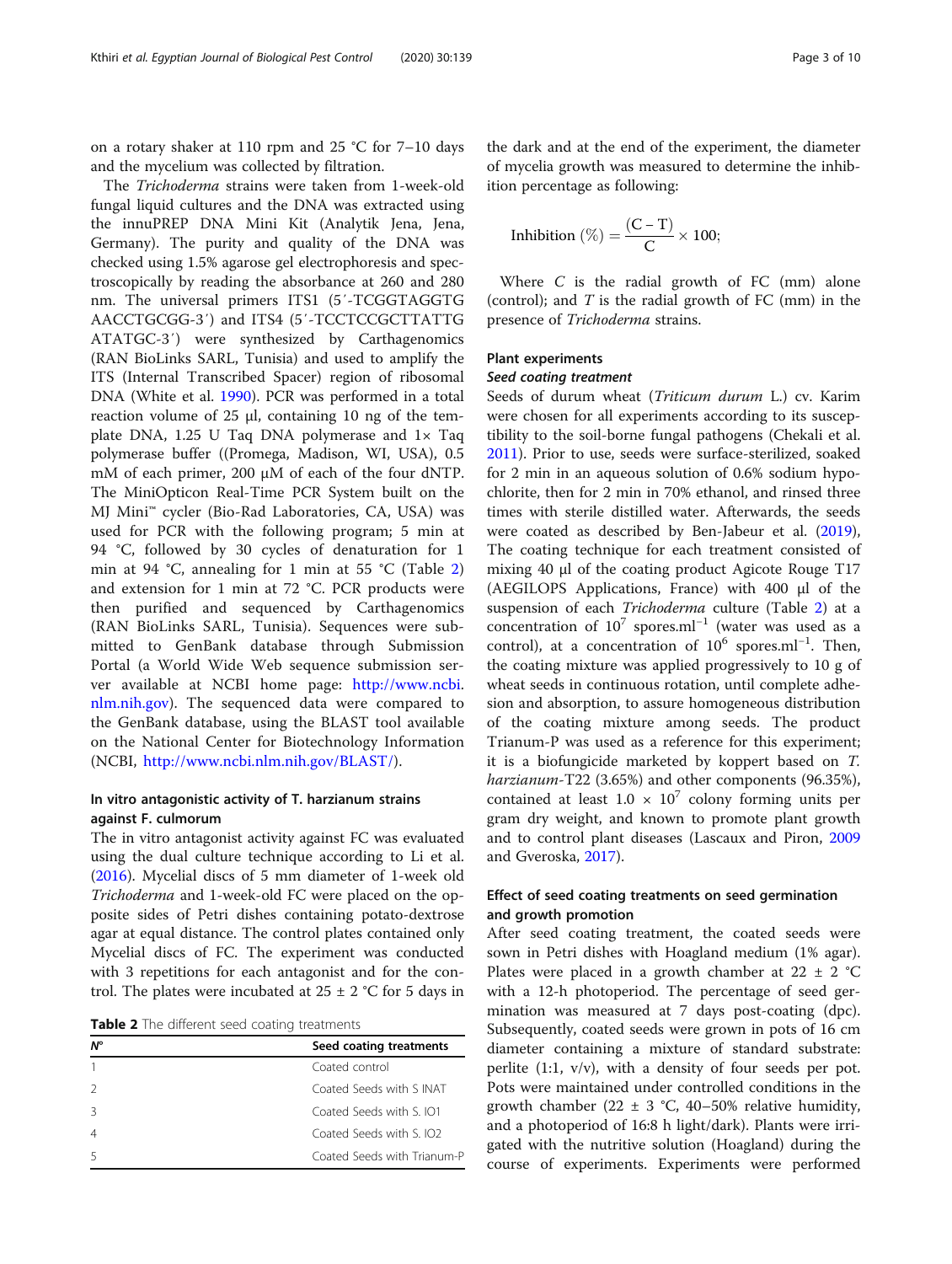using a completely randomized design (CRD) with 6 treatments, and 3 replicates and the pots were rotated 3 times a week to assure uniform growth conditions in the growth chamber. For each treatment, plant samples were taken at 10 dpc to measure the shoot height, the root length, and the plant biomass. The seedling vigor index (VI) was calculated according to the following formula: seedling vigor index = [seedling length  $(cm) \times germin$ ation percentage (%)] (Buriro et al. [2011](#page-9-0)).

## Effect of seed coating treatments on F. culmorum disease control

At stage of 3 to 4 leaves, plants were inoculated by irrigation with the suspension of FC at a concentration of 10<sup>5</sup> macroconidia.ml−<sup>1</sup> . Control seedlings were irrigated with water only. For each treatment, the incidence was recorded at 10 dpi as the percentage of plants showing browning symptoms on the base of the stem. The evaluation of the disease severity of FCR was scored in the seedling stage at 20 dpi and rated on a 0–5 scale based on the typical symptoms of browning as previously de-scribed by Koycu ([2019](#page-9-0)) as follows: 0, healthy plant; 1, necrotic area is lower than 25%; 2, necrotic area is between 25 and 50%; 3, necrotic area is between 51 and 75%; 4, necrotic area is greater than 75%; 5, plant is dead. Disease incidence and severity were averaged among the replicates. Afterwards, the reduction rates (RR) of the disease index (incidence or severity) of FCR by the treatments were calculated as following:

$$
\text{RR } (\%) = \frac{\text{Disease index in control infected plants - Disease index in treated infected plants}}{\text{Disease index in control infected plants}} \times 100
$$

## Effect of seed coating treatments on the antioxidative metabolites in wheat seedlings in the absence and presence of F. culmorum

At 10 dpi representing the time of the emergence of FCR symptoms, samples were taken from both inoculated and non-inoculated plants derived from coated seeds for the quantification of total phenolic content and peroxidases activity which are metabolites involved in the plants' defense response, antioxidative pathway, and lignification. Total phenolic content was estimated by Folin-Ciocalteu method (Singleton et al. [1999\)](#page-9-0). Samples of 500 mg of fresh leaves were ground with 2 ml of methanol (80%) at 4 °C and then centrifuged at 1000 rpm for 10 min. A 100 μl of the supernatant was added to the reaction mixture containing 50 μl of sodium carbonate (20%), 1750 μl of sterile distilled water and 250 μl of Folin-Ciocalteu reagent (Sigma-Aldrich, Germany). The reaction mixture was well mixed and incubated for 30 min at 40 °C and then cooled to room temperature. The optical density was measured at 760 nm and the

amount of phenol was determined using Catechol as the standard and expressed as mg.g<sup>-1</sup> fresh weight (FW). Peroxidase activity was measured according to (Egley et al. [1983](#page-9-0)); samples of 200 mg of fresh roots and third equal-size leaves were homogenized in 5 ml of 50 mM K-phosphate buffer (pH 5.5). After centrifugation at 12, 000 $\times$ g for 20 min at 4 °C, the supernatant was collected as the crude enzyme solution. A reaction mixture was prepared by adding 2.9 ml of 50 mM K-phosphate buffer (pH 5.5), 1 ml of H2O2 (0.6 M) and 1 ml of 50 Mm guaiacol to 0.1 ml of crude enzyme solution. Protein content of the crude enzyme solution was determined at 595 nm with bovine serum albumin as the standard using the Bradford assay (Bradford, [1976](#page-9-0)) by mixing 790 μl of extraction buffer, 10μl of crude enzyme solution and 200μl of Bradford reagent (Biomatik, Tunisia). Peroxidases activity was determined with guaiacol at 470 nm and expressed in unit mg<sup>-1</sup> protein.

#### Statistical analyses

In order to assess the significance among the effect of Trichoderma species, data were subjected to analysis of variance (ANOVA) using SPSS software (20.0). The antagonism effect of the Trichoderma strains on the pathogen (Fc) growth and the effect of seed coating treatments on growth traits of wheat were determined through a one-factor ANOVA (strains) and (treatments), respectively. The effects of the treatments and infection and their interaction on FCR incidence and severity, and on phenolic content and peroxidases activity were determined through a two-factor (treatments  $\times$  infection) ANOVA. The comparison of means was performed using the Duncan's multiple range test (DMRT). All graphics creation was generated in the RStudio environment, using RStudio software 1.1.463 (2009–2018 RStudio, USA).

## Results and discussion

#### Identification of Trichoderma strains

Macroscopic morphology was investigated in the 3 of Trichoderma strains. They showed to be compatible with the description of the genus according to the findings of the literature, and revealed colonies of 1–2 concentric rings with green conidial production in mature colonies (Fig. [1\)](#page-4-0). The mycelium, initially of a white color, acquired green, yellow shades, or remained white, due to the abundant production of conidia (Siddiquee, [2017](#page-9-0) and Filizola et al. [2019\)](#page-9-0), which in consistent with the characteristics previously described for this fungus (El-Sobky et al. [2019\)](#page-9-0). The preliminary identification of these strains, based on colony morphology observations, was insufficient to reliably determine species. Thus, the identification was further ascertained by molecular analysis based on the sequencing of the ITS region of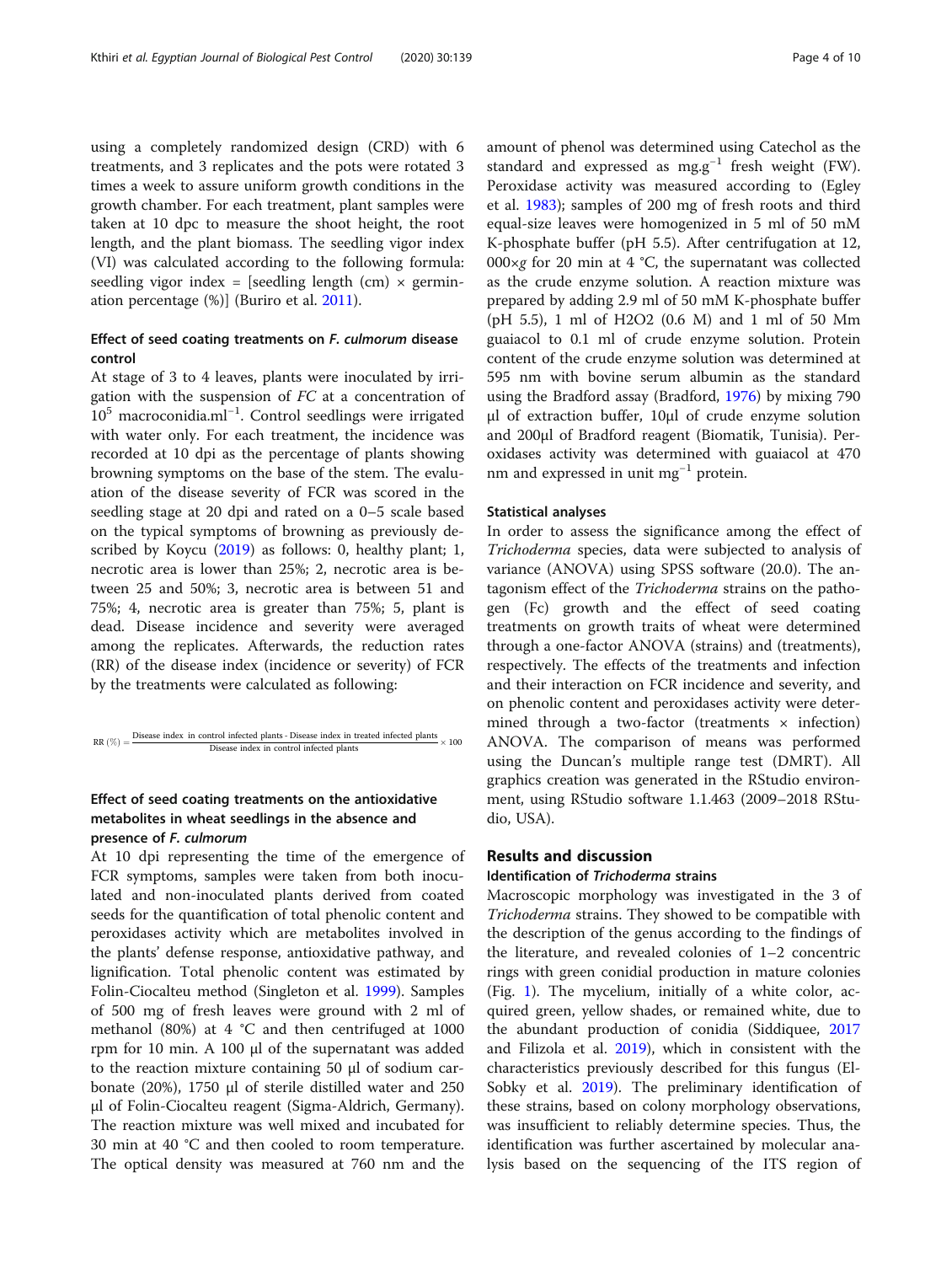<span id="page-4-0"></span>

ribosomal DNA. PCR based on ITS primers was used to amplify ITS region and the sequencing data was entered on NCBI site to search BLAST and compare these data with published ITS data. The identity of the isolates was identified as belonging to species T. harzianum with homology percentage of 99% with the published sequence of Trichoderma spp. and sequences were deposited in GenBank (Table 3), which was reported as one of the common species with a widest distribution (El-Sobky et al. [2019\)](#page-9-0).

## Evaluation of the antagonistic activity of Trichoderma strains on F. culmorum mycelium

In the dual-culture experiment (Fig. [2](#page-5-0)), the three Trichoderma strains significantly hampered the mycelial growth of F. culmorum; however, they exhibited different inhibition rates against it. The maximum inhibition was recorded by the strain S.INAT (61%), with an inhibition zone of 15 mm, followed by S.IO1 (50.3%), and then S.IO2 (37.66%).

Testing of the strain of Trichoderma with the highest antagonistic activity is important for developing biocontrol agents. The dual culture experiment indicated that the three T. harzianum species were able to repress the mycelium growth of F. culmorum with a great variability in the level of the antagonist potential among them. As previously reported, the antagonistic function of the T. harzianum species is owing to their competition for nutrients, antibiosis, and mycoparasitism, including their

Table 3 Molecular identification of T. harzianum strains

| <b>Strains</b>   | <b>Identification</b> | <b>Accession number</b> |
|------------------|-----------------------|-------------------------|
| SIO <sub>1</sub> | T. harzianum SIO1     | MT605289                |
| SIO <sub>2</sub> | T. harzianum SIO2     | MT605288                |
| <b>SINAT</b>     | T. harzianum S. INAT  | KU710282                |

active metabolism in the production of large amounts of secondary metabolites such as chitinase, b-1, 3 glucanase, protease, peptaibols, polyketides, pyrones, terpenes, and polypeptides, that act as potent weapons against other non-beneficial fungi (Li et al. [2016](#page-9-0) and El-Sobky et al. [2019](#page-9-0)). This research also proved possible parasitism of T. harzianum and competition for space and nutrients. The strain S.INAT displayed the most promising antagonistic potential to prevent the growth of F. culmorum, which deserve attention and further analysis of their ability to control disease development in controlled conditions as well as field experiments. The observed variations regarding the degree of antagonism among the different isolates against the same Fusarium strain may be indicative of the existence of specificity between the antagonist and the potential phytopathogen, suggesting the involvement of various genes and genetic factors interacting with the environment, and highlight the fact that more than one mechanism of action might be simultaneously involved in antagonistic actions (Filizola et al. [2019](#page-9-0)).

## Effect of seed coating treatments on seed germination and seedling growth

The analysis of variance showed that seed coating treatments significantly affected seed germination, and root and shoot length, plant dry matter, and vigor index  $(P = 0.001)$  in wheat seedlings (Figs. [3](#page-5-0) and [4\)](#page-6-0). At 7 dpc, the seed coating with Trianum-P, and S.INAT resulted in the highest seed germination rates (85–90%), while the control as well as S.IO1 and, S.IO2 resulted in the lowest germination rates (66–68%) (Fig. [3\)](#page-5-0).

At 10 dpc, the seed coating with the reference product Trianum-P had the more remarkable effect on all growth traits compared to the other seed coating treatments (Fig. [4\)](#page-6-0). Compared to the coated control, the strains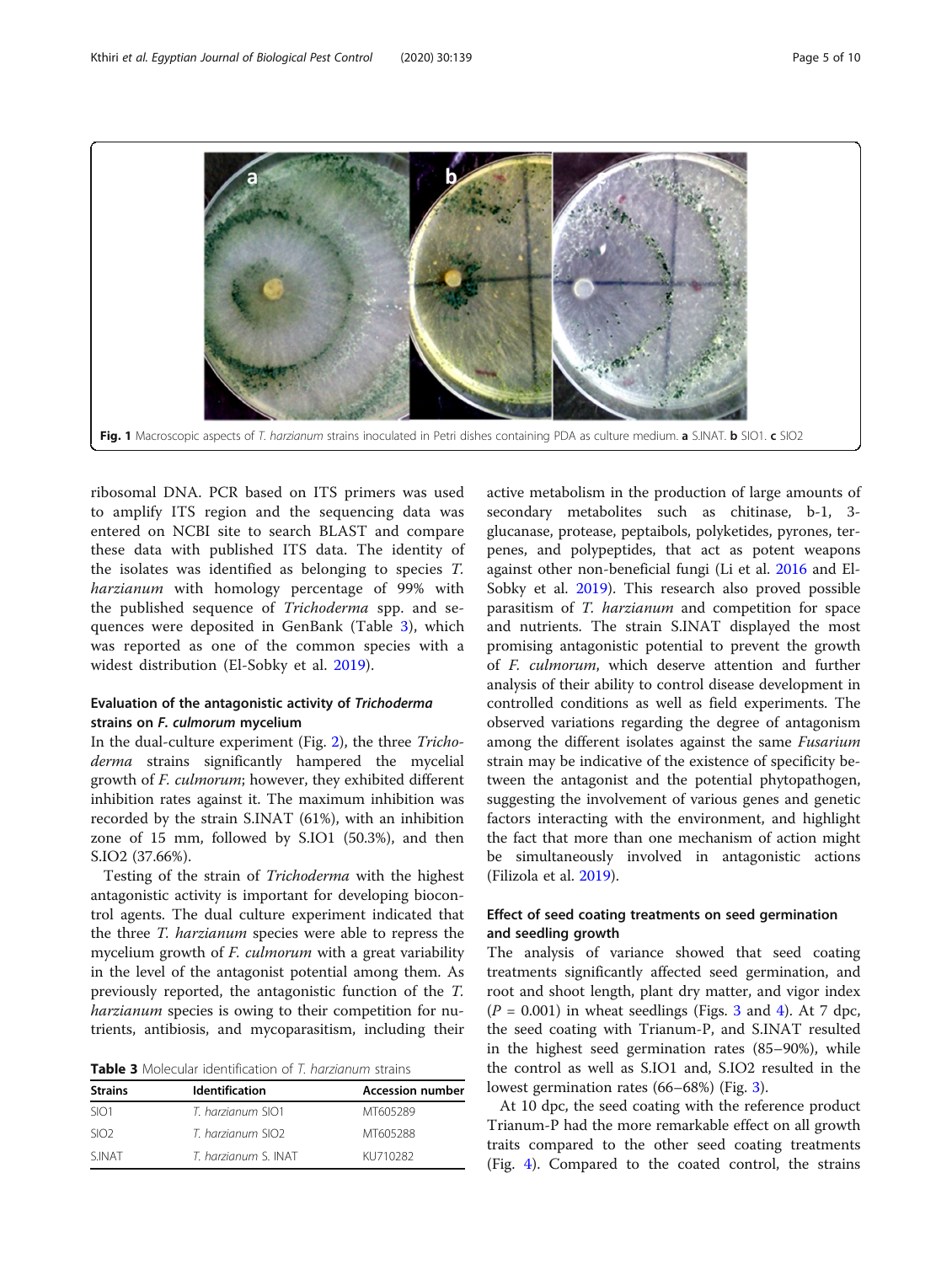<span id="page-5-0"></span>

S.INAT and S.IO2 increased all the growth traits. Specifically, the strain S.INAT resulted in the highest root and shoot length, and the vigor index, while the strain S.IO2 resulted in the highest plant dry matter. The strain S.IO1 was the less effective in the wheat growth promotion (Fig. [4\)](#page-6-0).

Taken into consideration that Trichoderma has a pivotal function as antagonist and growth promoters (Li et al. [2016\)](#page-9-0) and that some strains can produce antifungal metabolites while others act as promoters of plant development (Filizola et al. [2019\)](#page-9-0), all the strains were subjected to experiments to evaluate their impact on plant's growth as seed coating treatments. In general, the coating method facilitates the contact between the treatments and the seed, helps beneficial microorganisms to colonize the roots at early stages of growth which give the plants the ability to better assimilate the nutrients (Tavares et al. [2013](#page-9-0) and Ben-Jabeur et al. [2019](#page-9-0)). As expected, the referential product Trianum-P strongly stimulated the seed germination and the root and shoot development of seedling, with higher phenolic accumulation and peroxidases activity. This not only add evidence to the potential of the commercialized strain T22 of Trichoderma to promote plant growth and to control plant diseases (Lascaux and Piron, [2009](#page-9-0) and Gveroska, [2017](#page-9-0)), but also emphasizes the effective future use of this product as a seed coating treatment. Among the tested endogenous Trichoderma strains, the seed coating with S.INAT and S.IO2 seemed to be the most promising seed coating treatments resulting in the promotion of all the growth traits associated with higher phenolic accumulation and peroxidases activity in wheat. Specifically, the strain S.INAT resulted in the highest root and shoot length, vigor index, and phenolic accumulation, while the strain S.IO2 resulted in the highest plant dry matter and peroxidases activity. Indeed, in the absence of stress, peroxidases, and phenolic compounds are involved in the wall-building processes such as lignification and reinforcement of plant structural components (Scherm et al. [2013](#page-9-0) and Akbari-Vafaii et al. [2014](#page-8-0)). Therefore, the stimulation of peroxidases and phenolic accumulation constitutes one of the mechanisms of T. harzianum in promoting growth. To summarize, the observed growth promotion could be attributed to (i) seed bio-priming through making S.INAT and S.IO2 capable of colonizing

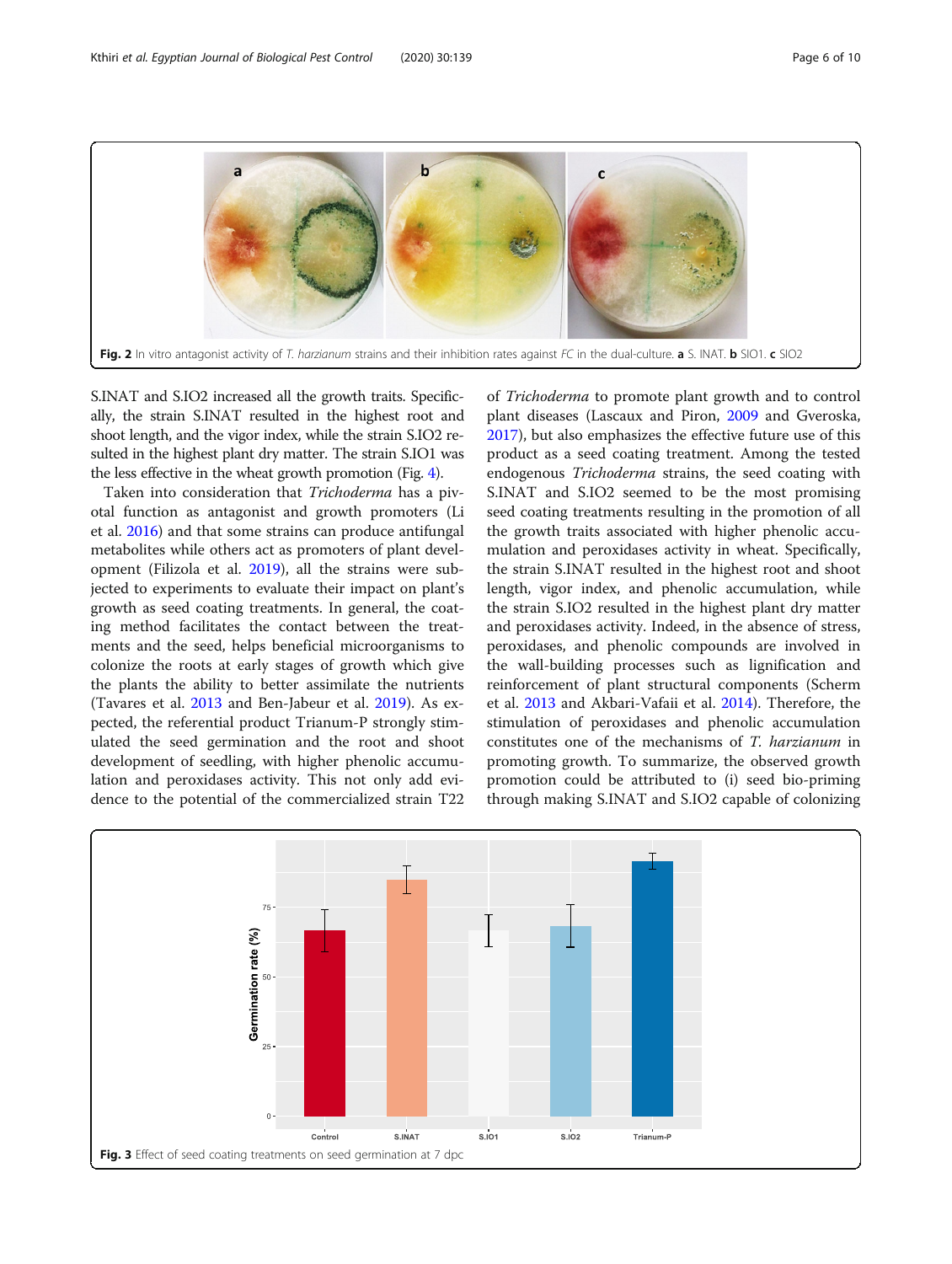<span id="page-6-0"></span>

the roots at the "early germination" stage and hence facilitating early, healthy and rapid development with improving nutrient uptake (Singh, [2010;](#page-9-0) Saba et al. [2012](#page-9-0); Lutts et al. [2016](#page-9-0) and Ben-Jabeur et al. [2019](#page-9-0)), and (ii) the antagonist effect of T. harzianum on decreasing the activity of deleterious root micro flora and inactivation of toxic compounds in the root zone leading to a better root development (Roberti et al. [2008\)](#page-9-0).

## Effect of seed coating with T. harzianum strains on foot crown rot disease control and the antioxidative defense response in wheat

## Effect of seed coating with T. harzianum on foot crown rot disease control

The analysis of variance revealed a highly significant effect of the treatments for FCR disease incidence  $(p = 0.001)$  and severity  $(p = 0.01)$  (Table [4\)](#page-7-0). In inoculated control plants, the incidence reached 93.3% at 10 dpi, and the severity reached 3.3 at 20 dpi. In general, all seed coating treatments reduced the pathogenic effect of F. culmorum in wheat depicted by a lower incidence and severity of the disease than the control (Fig. [5](#page-7-0)). Specifically, plants derived from seed coating with S.INAT and Trianum-P were the more remarkable treatments as S.INAT resulting in the highest reduction rate of the disease incidence ( $RR = ± 53.59$ %), and Trianum-P resulting in the highest reduction rate of the disease severity by (RR  $= \pm 59.69\%$ ) (Table [4](#page-7-0)).

Moreover, the effect of treatments on growth promotion under the biotic stress was further ascertained based on the pictures showing an enhanced plant development, described by a higher leaf number and/or a higher length of the emerging third leaf, than the control. Captivatingly, the strain S.INAT resulted in a higher leaf number and area at 10 dpi, and the highest leaf number at 20 dpi.

## Effect of seed coating with T. harzianum on the antioxidative system in wheat seedlings

Analysis of variance (Fig. [6\)](#page-8-0) revealed that seed coating treatment and infection affected significantly, the peroxidase activity and the phenolic content ( $p = 0.001$ ), while their interaction (seed coating treatment  $\times$ infection) affected significantly only the peroxidase activity ( $p = 0.001$ ). In the absence of the infection, the plants derived from seed coating with all treatments (S.INAT, S.IO1, S.IO2, and Trianum-P) had a higher phenolic content and peroxidases activity, compared to coated control; with a more remarkable increase of phenolic content than peroxidases activity. The S.IO2 was recorded as the most strain inducing peroxidases, while S.INAT was the most strain inducing phenolic accumulation. When challenged with the pathogen Fc, a slight increase of peroxidases activity was recorded in infected control plants than the control plants, while phenolic content remained unchanged. In infected treated plants, the peroxidases activity was magnified and the increase of phenolic content was activated, compared to the infected control plants. The increase rate of both metabolites changed relatively to the different treatments; the strain S.INAT induced the highest phenolic content and peroxidases activity under infection.

At 20 dpi, control plants showed the symptoms of basal browning along with a lower foliar development as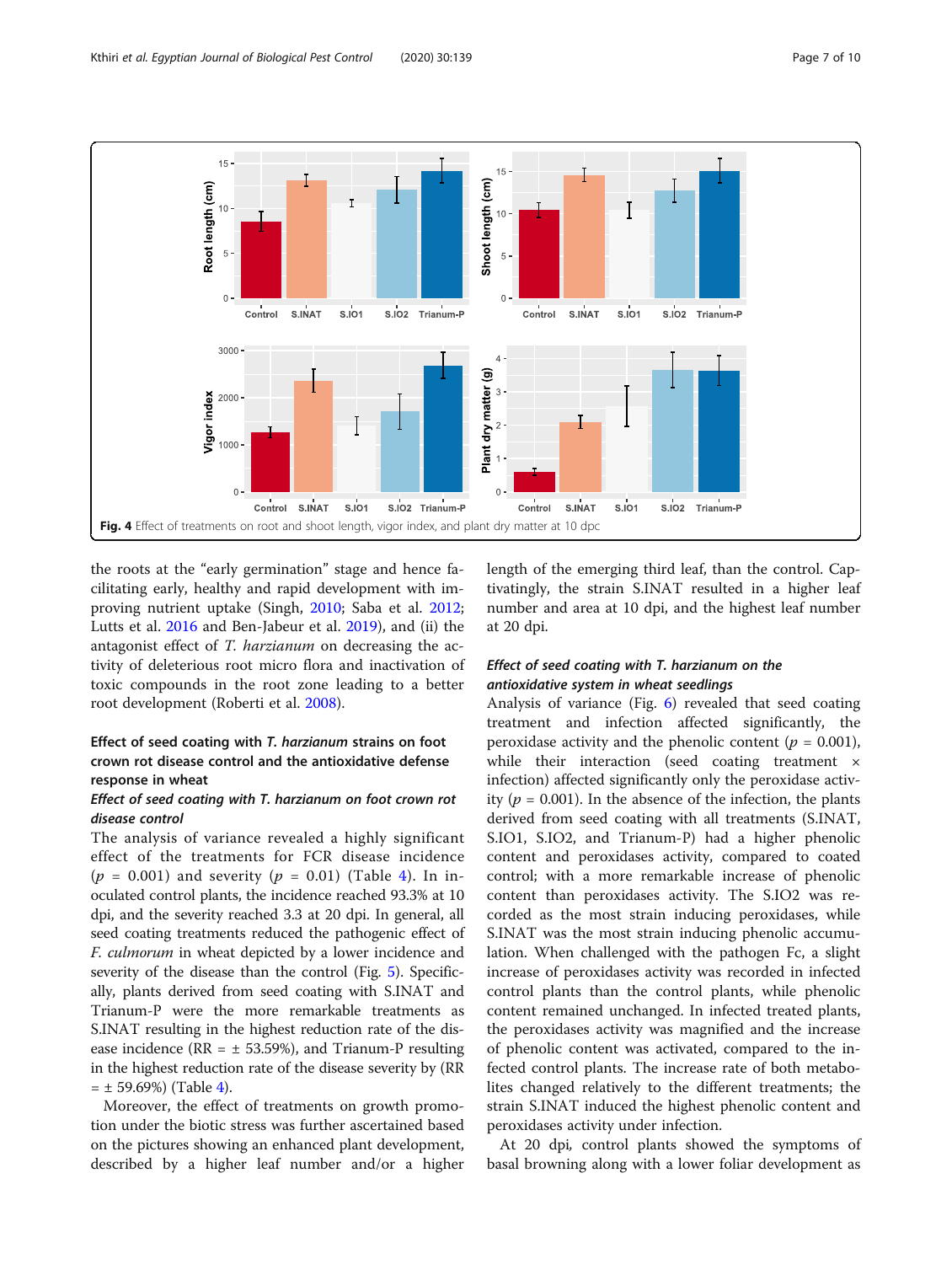|                  | Disease incidence<br>(%) at 10 dpi | Reduction rate %         | Disease severity<br>at 20 dpi | <b>Reduction rate %</b>  |
|------------------|------------------------------------|--------------------------|-------------------------------|--------------------------|
| Control          | $93.3^{\circ} \pm 2.8$             | $\overline{\phantom{0}}$ | $3.3^{\circ} \pm 0.57$        | $\overline{\phantom{0}}$ |
| SINAT            | $43.3^{\circ} \pm 2.8$             | 53.59                    | $1.66^b \pm 0.57$             | 49.69                    |
| SIO <sub>1</sub> | $62.3^b \pm 2.5$                   | 33.22                    | $3.0^{\circ} \pm 0.0$         | 9.09                     |
| SIO <sub>2</sub> | $59.6^{\rm b} \pm 2.5$             | 36.12                    | $1.66^{\rm b} \pm 0.57$       | 49.69                    |
| Trianum          | $45.0^{\circ} \pm 5$               | 51.76                    | $1.33^b \pm 0.57$             | 59.69                    |
| <b>ANOVA</b>     |                                    |                          |                               |                          |
| Treatments       | $111.6***$                         |                          | $9.125***$                    |                          |

<span id="page-7-0"></span>Table 4 Results of one-factor ANOVA for disease incidence and disease severity on plants inoculated with F. culmorum. The F values are shown  $(^*p < 0.05; ^{**}p < 0.01; ^{***}p < 0.001)$ 

previously reported (Roberti et al. [2008](#page-9-0) and Scherm et al. [2013\)](#page-9-0). These symptoms were preceded by an increase in peroxidases activity at 10 dpi, with no recorded change in phenolic content. This biochemical response is considered as the triggered defense mechanism occurring at this stage of F. culmorum-wheat interaction in response to pathogenic oxidative and cell death processes. In fact, it is well-established that upon infection plant cells respond with a hypersensitive reaction by the generation of reactive oxygen species (ROS), which induce antioxidative metabolites as catalase, peroxidases, and phenolic compounds (Harrach et al. [2013;](#page-9-0) Rajeswari, [2014](#page-9-0) and Akbari-Vafaii et al. [2014\)](#page-8-0). In this study, phenolic compounds were not induced in control plants which underline the sensitivity of the variety "karim" towards the foot crown rot disease. This is corroborating with the findings showing that phenolic and polyphenolic compounds are present in larger amounts only in Fusarium-resistant plants (Jogaiah et al. [2013](#page-9-0) and Akbari-Vafaii et al. [2014\)](#page-8-0).

The seed coating treatments with Trichoderma strains simultaneously enabled plants to more efficiently scavenge ROS or prevent their production by inducing both peroxidases and phenolics, consequently decreased the disease incidence and severity, and promoted the growth of plants under the biotic stress. This could be attributed to: (i) the beneficial antagonist potential of T. harzianum that contains spores and produces mycelium growing at the same rate as the roots and protecting them from diseases (Dendouga et al. [2016](#page-9-0)), and (ii) the induction of the systemic acquired resistance (SAR) depicted by a magnified antioxidant and/or radical scavenging activities especially phenolics which have been shown to exhibit antifungal activity against Fusarium spp. and antioxidant activities (Jogaiah et al. [2018\)](#page-9-0). This result is consistent to previous studies showing that seed treatment of maize with T. harzianum T22 and Th-8 strains reduces Fusarium verticillioides colonization and induces systemic resistance in maize against this pathogen (Ferriego et al. [2014a](#page-9-0), [b\)](#page-9-0). Again, in this study, the strain S.INAT outperformed the other seed treatments in terms of disease control and growth promotion as well as peroxidases activity and phenolic content. This suggests that phenolics most likely played a key role in

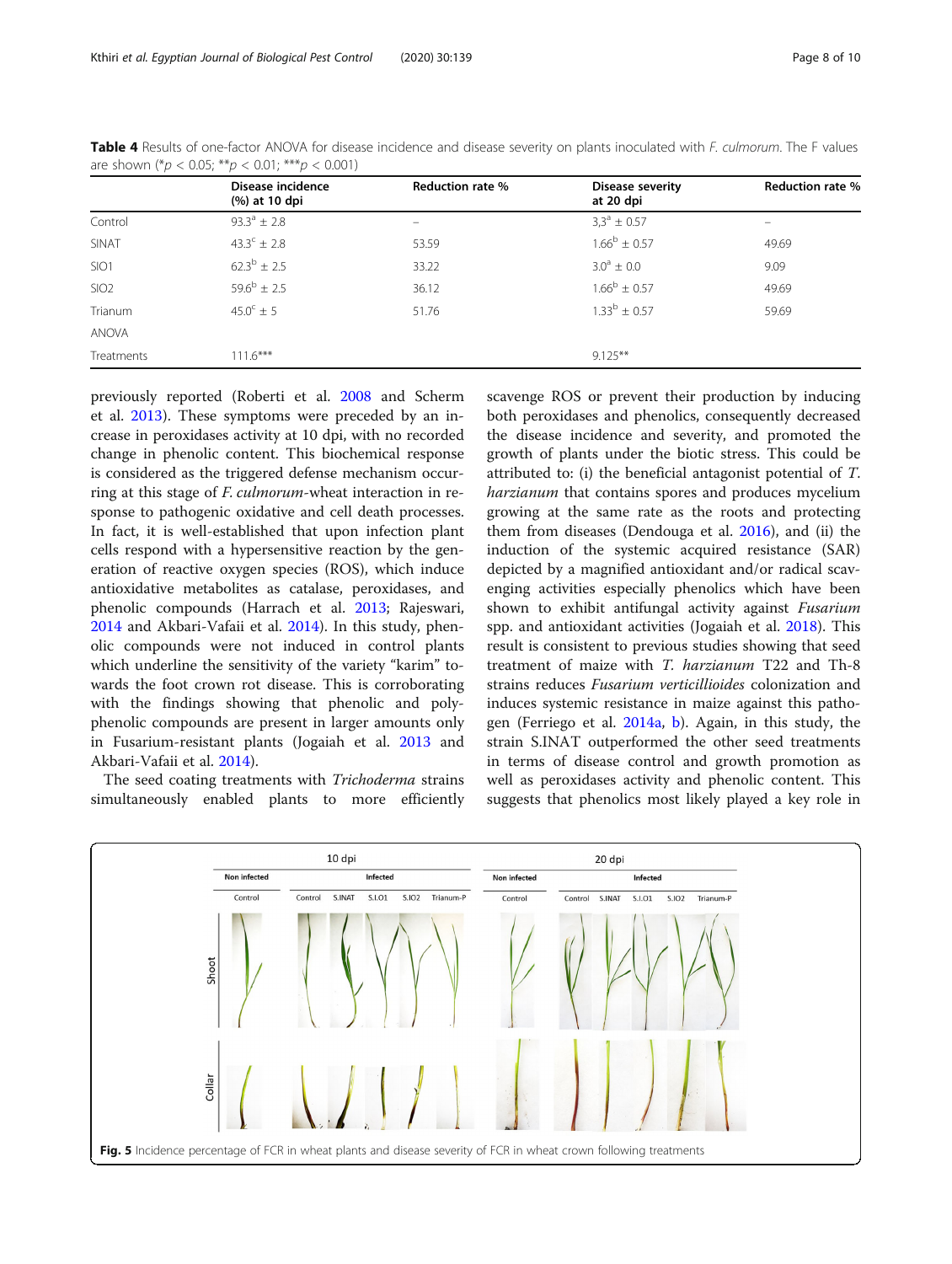<span id="page-8-0"></span>

the observed resistance which has been reported to be involved in the cell wall reinforcement and may supply structural resistance to invading pathogens (Schöneberg et al. [2018\)](#page-9-0). This is in line with the findings of Lorenc-Kukuła et al. ([2007](#page-9-0)) who demonstrated that the increase in resistance of transgenic flax (Linum usitatissimum) seedlings to *F. culmorum* was mediated by three key enzymes of flavonoid biosynthesis.

## Conclusion

In conclusion, the results showed that the T. harzianum strain studied had successful biocontrol activity and ability to compete against F. culmorum in vitro as well in vivo. Further, it confirmed the seed-priming activity of these strains in improving the seedling vigor and enhancing the disease protection against FCR. Also, it is suggested that S.INAT was the most effective against foot crown rot disease. Further experimentations are necessary to find out whether the induced resistance was due to either an induced state of immunity or a priming effect.

This study lays the foundation for using T. *harzianum* S.INAT as a candidate fungus for biocontrol of foot crown rot in field conditions paving the way for the exploitation of this strain in the seed coating approach at the aim to improve crop production.

#### Abbreviations

dpi: Days post-infection; FCR: Fusarium crown rot; ISR: Systemic resistance responses; FC: F. culmorum; CRD: Completely randomized design; VI: Vigor index; RR: The reduction rates; ANOVA: Analysis of variance; DMRT: Duncan's multiple range test; PDB: Potato-dextrose-broth; dpc: Days post-coating; ROS: Reactive oxygen species; SAR: Systemic acquired resistance

#### Acknowledgements

This paper and the research behind it would not have been possible without the exceptional support of the laboratory technicians.

#### Authors' contributions

Z.K: carried out the experiment, collected the data, performed the analysis, and wrote the paper. MBJ: helped in the writing paper. MM: helped in collecting data. SG: reviewed the manuscript. KH: helped in the identification of the Trichoderma strains. WH: reviewed the manuscript. All authors have read and approved the manuscript.

#### Funding

This research was financially supported by the Ministry of Research and Higher Education (grant number LR02AGR02); and ARIMNET2 under BAC plant project

#### Availability of data and materials

Not applicable

Ethics approval and consent to participate Not applicable

#### Consent for publication

Not applicable

#### Competing interests

The authors declare that they have no competing interests.

#### Author details

<sup>1</sup> Laboratory of Genetics and Plant Breeding, National Institute of Agronomy of Tunis, 43, Ave. Charles Nicolle, 1082 Tunis, Tunisia. <sup>2</sup>National Institute of Agronomy of Tunis, 43, Ave. Charles Nicolle, 1082 Tunis, Tunisia. <sup>3</sup>National Agricultural Research Institute of Tunis, Tunis, Tunisia. <sup>4</sup>High Agronomic Institute of Chott Mariem, Sousse, Tunisia.

## Received: 15 July 2020 Accepted: 6 November 2020

#### References

Akbari-Vafaii A, Ketabchi S, Moradshahi A (2014) Effect of methyl jasmonate (MeJA) on biochemical responses of wheat seedlings infected by Fusarium